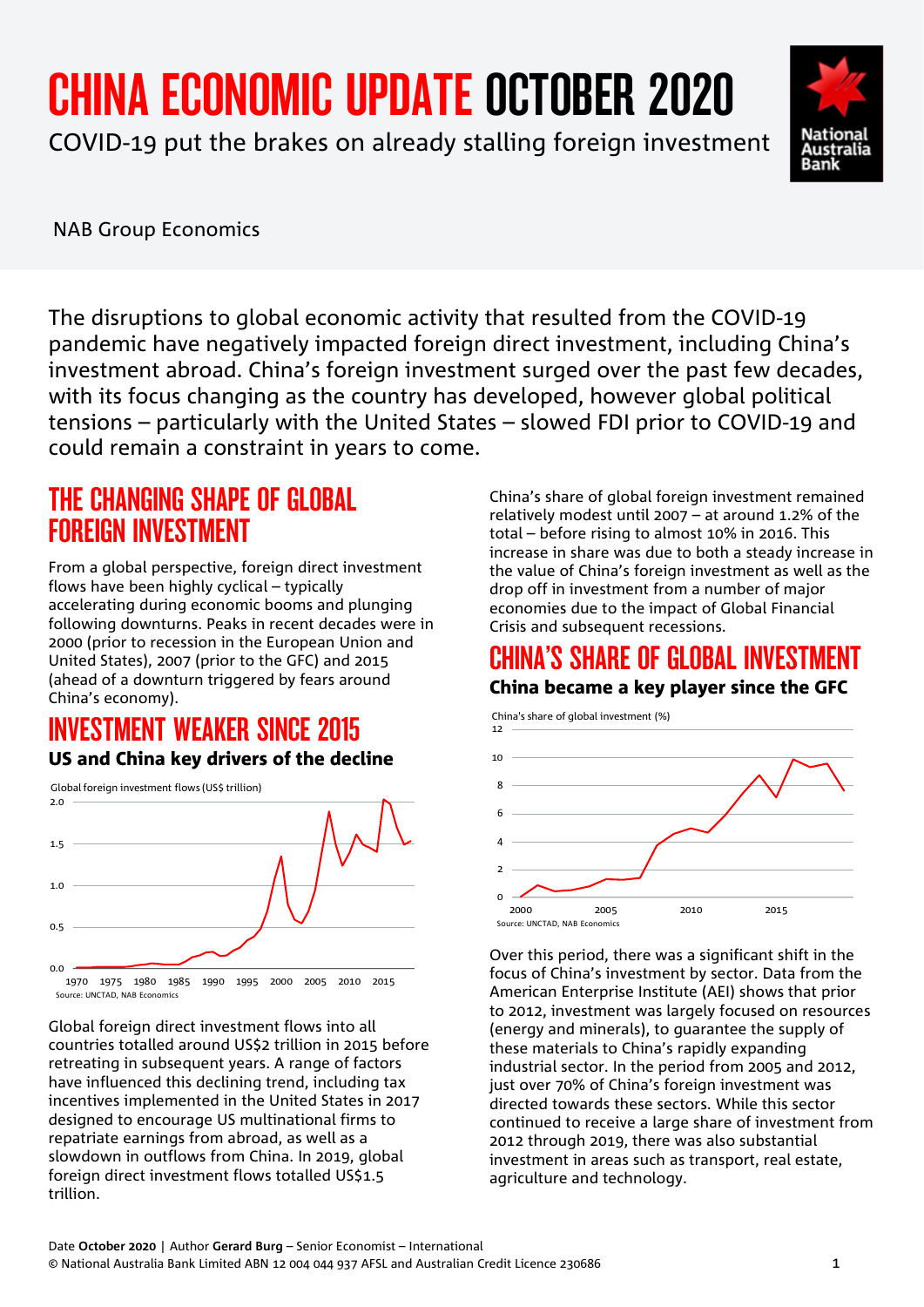## CHANGE IN CHINA'S INVESTMENT FOCUS Resources less dominant in recent years

Share of China's global foreign direct investment by sector (%)



The slowdown in China's investment since its peak reflected both domestic policies to control capital flight – due to concerns around financial market liquidity and currency stability from late 2015 through 2016 – as well as measures in target countries (particularly the United States) to restrict Chinese investment. In August 2017, the State Council restricted foreign investment by Chinese firms in certain segments (such as real estate, hotels, entertainment, sports clubs and so-called "outdated" industries). More recently, China's investment in the US was limited by stricter regulatory oversight and negative sentiment as a result of the trade war between the two countries – with loss of intellectual property, particularly in technology sectors, a critical concern of US authorities.

The impact of these various measures is evident in the AEI data – which shows a steep drop-off in Chinese investment into the United States – from US\$23 billion in 2017 to US\$10 billion in 2018 and just US\$3 billion in 2019. In contrast, investment in Belt and Road Initiative projects (none of which has occurred in the US) also declined in 2019 but remained above levels recorded in 2016 and 2017.

# INVESTMENT IN THE US HAS DROPPED BRI projects still relatively strong



China's foreign investment by destination (US\$ trillion)

China's foreign direct investment slowed over a number of years ahead of COVID-19, however the impact of the virus domestically and internationally stalled investment in the first half of 2020. AEI data showed investment of US\$10.8 billion over this period (compared with US\$35.3 billion in the same period in 2019). Overall it was the smallest total recorded in the first half of a year since 2007. Stronger economic growth in the second half of the year could support an increase in investment over this period and into 2021, however regulatory restrictions remain in place – with the Trump Administration prohibiting US firms from transacting with various Chinese technology firms, and the potential for other countries to implement restrictions.

# **CONCLUSIONS**

The UN Conference on Trade and Development forecast global foreign direct investment flows will decline by 40% in 2020, which would result in total investment falling below US\$1 trillion for the first time since 2005. The organisation anticipates further falls in 2021 – in the range of 5% to  $10\%$  – before starting to recover in 2022, however they note the high degree of uncertainty around this outlook, in part due to the unknown duration of the pandemic.

They highlight that the COVID-19 pandemic has generated shocks to both the supply of and demand for foreign investment, as well as impacting government policies – the latter having a considerable potential to constrain Chinese investment.

A key driver of the expected pickup in investment flows in 2022 is the restructuring of global supply chains. In part this may be required to develop greater resilience – with the fragility of supply chains highlighted during the early stages of the pandemic – but also efforts develop non-Chinese industrial capacity to avoid growing trade barriers.

# CONTACT THE AUTHOR

Gerard Burg Senior Economist – International [Gerard.Burg@nab.com.au](mailto:Gerard.Burg@nab.com.au) +61 477 723 768